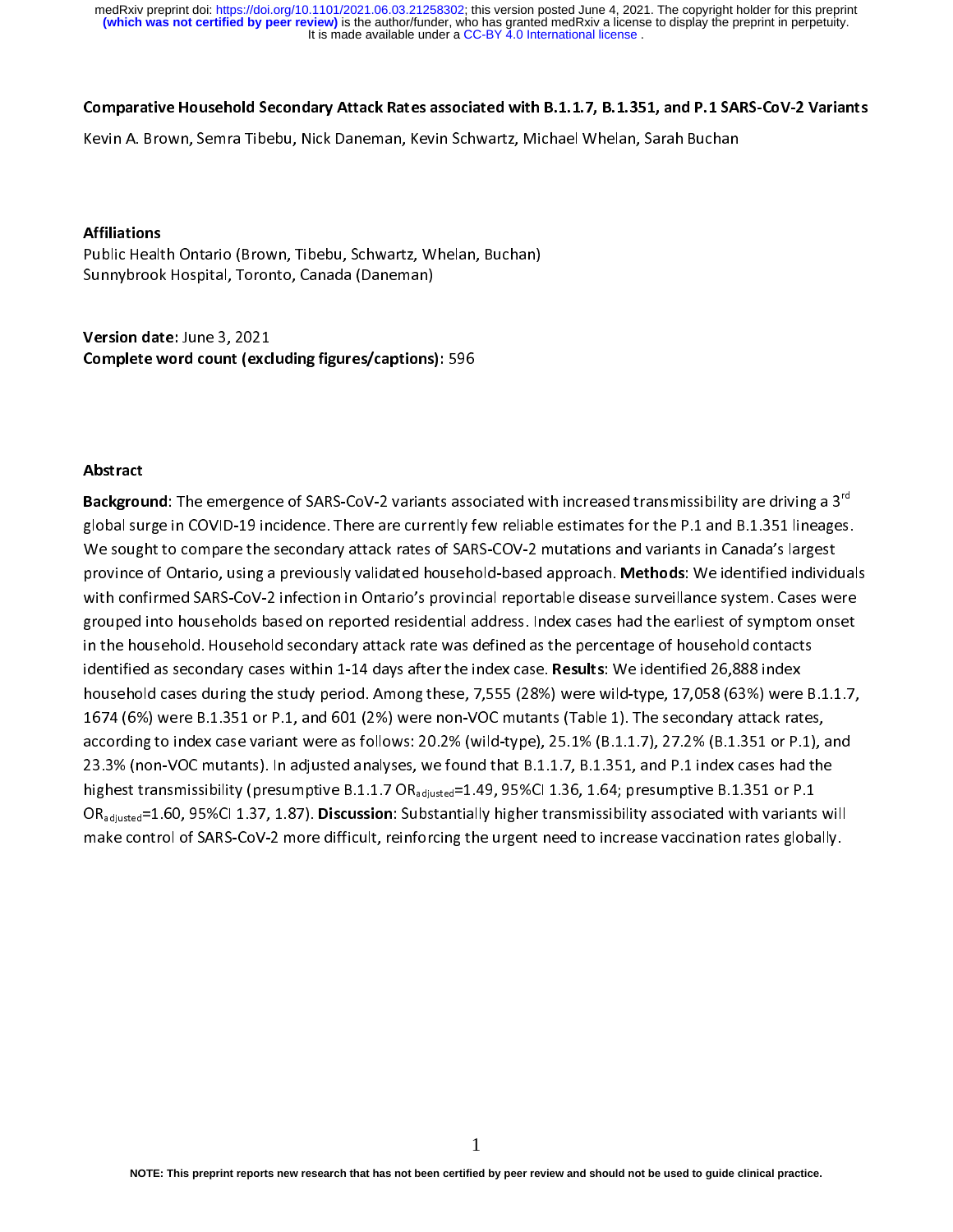It is made available under a CC-BY 4.0 International license. medRxiv preprint doi: [https://doi.org/10.1101/2021.06.03.21258302;](https://doi.org/10.1101/2021.06.03.21258302) this version posted June 4, 2021. The copyright holder for this preprint<br>(which was not certified by peer review) is the author/funder, who has granted med

### **Background**

The emergence of SARS-CoV-2 variants associated with increased transmissibility are driving a 3<sup>rd</sup> global surge in<br>COVID-19 incidence. Two mutations, N501Y and E484K, are thought to be responsible for increased<br>transmissi COVID-19 incidence. Two mutations, N501Y and E484K, are thought to be responsible for increased<br>transmissibility of the B.1.1.7 (N501Y alone) and P.1/B.1.351 (N501Y and E484K) variants. Over the first months<br>of 2021, the B of 2021, the B.1.1.7 variant of concern (VOC) rapidly overtook wild type strains in the United Kingdom and many<br>other jurisdictions, including Canada, and has been estimated to be 1.3 to 1.5 times more transmissible that<br>p other jurisdictions, including Canada, and has been estimated to be 1.3 to 1.5 times more transmissible that<br>previously circulating variants.<sup>1-3</sup> There are currently few reliable estimates for P.1 and B.1.351. We sought previously circulating variants.<sup>1-3</sup> There are currently few reliable estimates for P.1 and B.1.351. We sought to<br>compare the secondary attack rates of SARS-COV-2 mutations and variants in Canada's largest province of<br>Ont previously circulating variants.<sup>2</sup> There are currently few reliable estimates for P.1 and B.1.351. We sought to<br>compare the secondary attack rates of SARS-COV-2 mutations and variants in Canada's largest province of<br>Ontar

## Methods

Contario, using a previously validated household-based approach.<sup>4</sup><br>Methods<br>We identified individuals with confirmed SARS-CoV-2 infection in Ontario's provincial reportable disease<br>surveillance system.<sup>4</sup> Cases were groupe Ontario, using a previously validated household-based approach."<br>Methods<br>We identified individuals with confirmed SARS-CoV-2 infection in t<br>surveillance system.<sup>4</sup> Cases were grouped into households based t<br>had the earlies C<br>C<br>C Surveillance system.<sup>4</sup> Cases were grouped into households based on reported residential address.<sup>4</sup> Index<br>had the earliest of symptom onset in the household.<sup>4</sup> We included households with index cases were rep<br>from March surveillance system." Cases were grouped into households based on reported residential address." Index cases<br>had the earliest of symptom onset in the household. <sup>4</sup> We included households with index cases were reported<br>fro had the earliest of symptom onset in the household." We included households with index cases were reported<br>from March 1 to April 17, 2021, a period when all specimens were eligible for N501Y and E484K mutation<br>testing. Hou

from March 17, 2021, and B.1.1.7 (N501Y+ and E484K-), (3) presumptive B.1.1.318<sup>5</sup>). We also included analysis bases were classified as: (1) wild-type (N501Y- and E484K-; predominantly B.1.2 and B.1.438<br>(2) presumptive B.1 Index cases were classified as: (1) wild-type (N501Y- and E484K-; predominantly B.1.2 and B.<br>(2) presumptive B.1.1.7 (N501Y+ and E484K-), (3) presumptive B.1.351 or P.1 (N501Y+ and E484K+), or<br>VOC mutants (N501Y- and E484K Index cases were classified as: (1) wild-type (N501Y- and E484K-; predominantly B.1.2 and B.1.438.1"<br>umptive B.1.1.7 (N501Y+ and E484K-), (3) presumptive B.1.351 or P.1 (N501Y+ and E484K+), or (4) No<br>tants (N501Y- and E484 ,,<br>,n<br>at<br>, VOC mutants (N501Y- and E484K+; predominantly B.1.525, and B.1.1.318°). We also included analysis based on<br>B.1.1.7, B.1.351, and P.1 index cases confirmed by whole genome sequencing. Household secondary attack rate<br>was def

Logistic count regression was used to calculate unadjusted and adjusted odds ratios (OR) and 95% was defined as the percentage of household contacts identified as secondary cases within 1-14 days after the<br>index case.<br>Logistic count regression was used to calculate unadjusted and adjusted odds ratios (OR) and 95%<br>conf index case.<br>Logistic count regression was used to calculate unadjusted and adjusted odds ratios (OR) and 95%<br>confidence intervals (CI), with the count of secondary cases and non-cases as the outcome and mutation grou<br>as th log<br>Log<br>confidence<br>as the predi<br>adjusted mo Ince intervals (CI), with the count of secondary cases and non-cases as the outcome and mutation gredictor. Random intercepts were included to account for household and health region clustering.<br>If model included index cas as the predictor. Random intercepts were included to account for household and health region clustering. The<br>adjusted model included index case characteristics (gender, age, reported date, days from symptom onset to<br>testin adjusted model included index case characteristics (gender, age, reported date, days from symptom onset to testing), and neighbourhood characteristics from the 2016 Canadian Census (proportion of visible minority residents testing), and neighbourhood characteristics from the 2016 Canadian Census (proportion of visible minority residents, and household crowding). Statistical analysis was performed in R (v4.0.4). We obtained ethics approval fr testidents, and household crowding). Statistical analysis was performed in R (v4.0.4). We obtained ethics<br>approval from Public Health Ontario's Research Ethics Board.<br>Results<br>We identified 26,888 index household cases duri

### Results

resident, and household crowding). Statistical analysis was performed in R (v4.0.4). We such that same<br>approval from Public Health Ontario's Research Ethics Board.<br>We identified 26,888 index household cases during the stud Results<br>We identified 26,888 index household cases during the study<br>17,058 (63%) were B.1.1.7, 1674 (6%) were B.1.351 or P.1, and 17,058 (63%) were B.1.1.7, 1674 (6%) were B.1.351 or P.1, and 601 (2%) were non-VOC mutants (Table 1). The  $\frac{2}{\sqrt{1-x^2}}$  $17,058$  (for  $\frac{1}{2}$ ) were defined by the B.1.1.7, and 601 (2.5) were non-VOC mutations (Table 1). The  $\frac{1}{2}$ 

2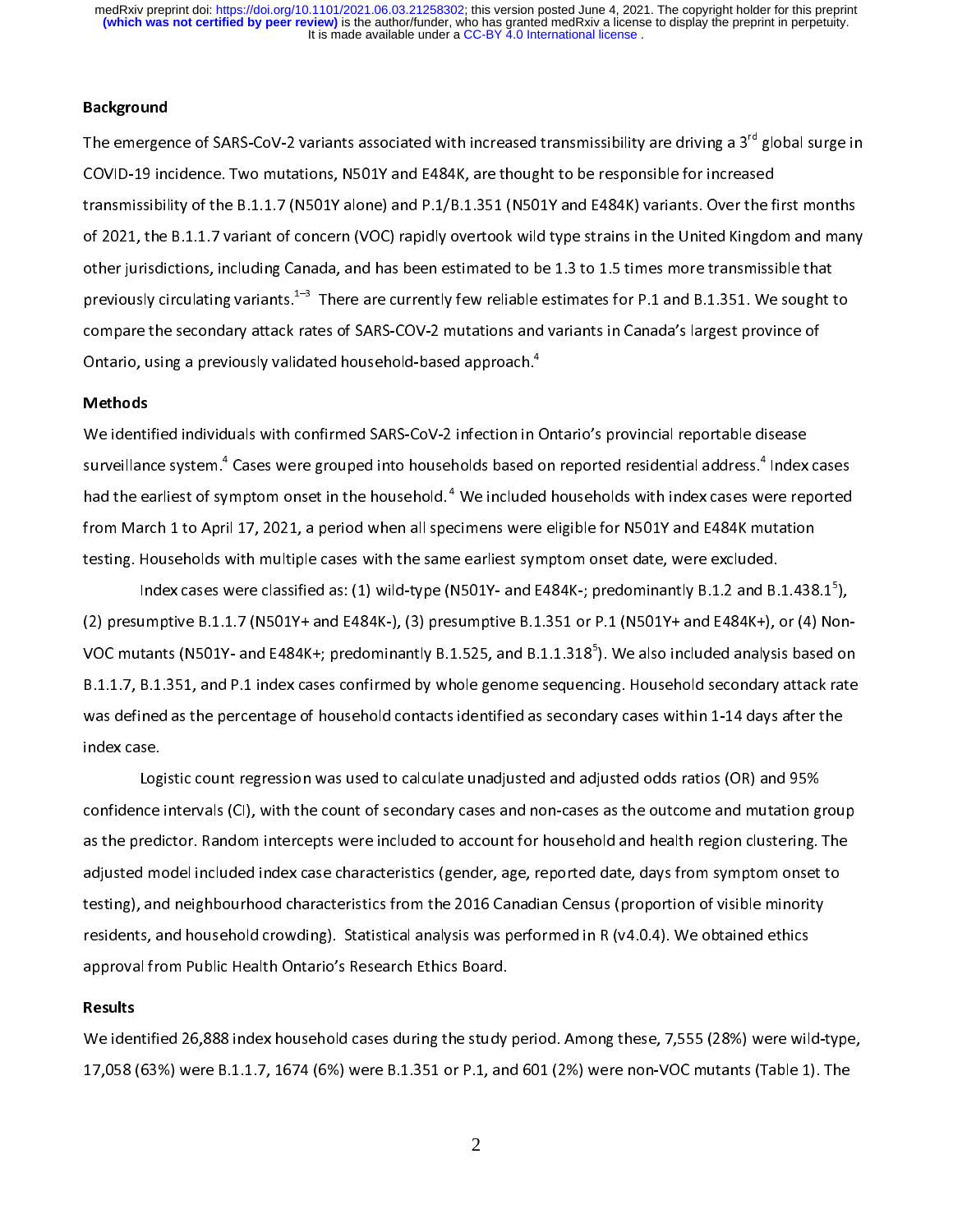It is made available under a CC-BY 4.0 International license. **(which was not certified by peer review)** is the author/funder, who has granted medRxiv a license to display the preprint in perpetuity. medRxiv preprint doi: [https://doi.org/10.1101/2021.06.03.21258302;](https://doi.org/10.1101/2021.06.03.21258302) this version posted June 4, 2021. The copyright holder for this preprint

27.2% (B.1.351 or P.1), and 23.3% (non-VOC mutants).<br>
In adjusted analyses (Table 2), we found that B.1.1.7, B.1.351, and P.1 index cases had the highest<br>
transmissibility (presumptive B.1.1.7 OR<sub>adjusted</sub>=1.49, 95%Cl 1.3 In adjusted analyses (Table 2), we found that B<br>transmissibility (presumptive B.1.1.7 OR<sub>adjusted</sub>=1.49, 95<br>95%Cl 1.37, 1.87). Index cases that were non-VOC mutatransmissibility compared to wild-type (OR<sub>adjusted</sub>=1.32, In adjusted analysis (Presumptive B.1.1.7 OR<sub>adjusted</sub> = 1.49, 95%Cl 1.36, 1.64; presumptive B.1.351 or P.1 OR<sub>adjusted</sub><br>In adjusted analysis (Table 2), 1.87). Index cases that were non-VOC mutants also had a significantl 95%CI 1.37, 1.87). Index cases that were non-VOC mutants also had a significantly increased relative<br>transmissibility compared to wild-type (OR<sub>adjusted</sub>=1.32, 95%CI: 1.04, 1.69). We observed similar increased<br>transmissib transmissibility compared to wild-type  $(OR_{adjusted}=1.32, 95\% CI: 1.04, 1.69)$ . We observed similar increatransmissibility when separating out confirmed B.1.351  $(OR_{adjusted}=1.58: 95\% CI: 0.93, 2.67)$  and P.1 lin  $(OR_{adjusted}=1.62, 95\% CI: 1.21,$ transmissibility when separating out confirmed B.1.351 (OR<sub>adjusted</sub>=1.58: 95%CI: 0.93, 2.67) and P.1 lineages<br>(OR<sub>adiusted</sub>=1.62, 95%CI: 1.21, 2.16).

# Discussion

In this study including over 20,000 households, we observed increased transmissibility from index cases with the<br>N501Y mutation (B.1.1.7), both N501Y and E484K mutations (B.1.351 and P.1), and to a lesser extent, the E484K (Conditionally controlled the superior of the study including over 20,000 P<br>1.62011 M5012 mutation (B.1.1.7), both N50<br>2.1.1.7), both N50<br>1.5211 mutation alone. Limitations include IN THE STAR, HERRAY HERRAY TO THE CONDITIONS INTO A HARD FREE THAN AND THE CONDITIONS NOT THE START WITHOUT AN<br>IN THE START WITH START MULTIMATE IN A BOUNDARY MULTIMATE TRANSMITTED TRANSMITTED TRANSMITTED TRANSMITTED AND<br>A Notation alone. Limitations include lacking data on vaccination, and potential index case misclassification.<br>Although we inferred variants from their mutation profile, results among cases confirmed by whole genome<br>sequenci Although we inferred variants from their mutation profile, results among cases confirmed by whole genome<br>sequencing were consistent. Substantially higher transmissibility associated with variants will make control o<br>SARS-C sequencing were consistent. Substantially higher transmissibility associated with variants will make control of

- 1. Volz E, Mishra S, Chand M, et al. Transmission of SARS-CoV-2 Lineage B.1.1.7 in England: Insights from linking epidemiological and genetic data. *medrxiv*. Published online January 4, 2021.<br>doi:10.1101/2020.12.30.20249034  $\frac{1}{2}$
- 1. Inc. 1. Inc. 2021, School and Superior data Amedrain. Published online January 4, 2021.<br>1. Brown KA, Gubbay J, Hopkins J, et al. S-Gene Target Failure as a Marker of Variant B.1.1.7 Among<br>1. SARS-CoV-2 Isolates in the G from linking epidemiological and genetic data. *Incural* Craptished online January 4, 2021.<br>doi:10.1101/2020.12.30.20249034<br>Brown KA, Gubbay J, Hopkins J, et al. S-Gene Target Failure as a Marker of Variant B.1.1.7<br>SARS-Co SARS-CoV-2 Isolates in the Greater Toronto Area, December 2020 to March 2021. JAMA.<br>2021;325(20):2115. doi:10.1001/jama.2021.5607
- 3. Buchan SA, Tibebu S, Daneman N, et al. Increased household secondary attacks rates with Variant of Concern SARS-CoV-2 index cases. *medrxiv*. Published online April 5, 2021.<br>doi:10.1101/2021.03.31.21254502 SARS-COV-2 Isolates in the Greater Toronto Area, December 2020 to March 2021. SAMA.<br>2021;325(20):2115. doi:10.1001/jama.2021.5607<br>Buchan SA, Tibebu S, Daneman N, et al. Increased household secondary attacks rates with<br>of C of Concern SARS-CoV-2 index cases. medrxiv. Published online April 5, 2021.
- 3. Buchan SA, Tiberal SA, Tiberal Sa, Tiberal Sa, Daniel Secondary 2013.<br>3. Buchan SA, Tiberal SA, Daneman N, Brown KA, et al. Characteristics associated with household transmission of<br>3. Buchan SARS-CoV-2 in Ontario, Cana of Concern SARS-CoV-2 index cases. *Incurant*: Published online April 5, 2021.<br>doi:10.1101/2021.03.31.21254502<br>Paul LA, Daneman N, Brown KA, et al. Characteristics associated with househ<br>SARS-CoV-2 in Ontario, Canada: A co SARS-CoV-2 in Ontario, Canada: A cohort study. Clinical Infectious Diseases. Published online March SARS-COV-2 in Ontario, Canada: A conort study. Climical Injectious Diseases. Published online March<br>5, 2021:ciab186. doi:10.1093/cid/ciab186<br>Phylogenetic Analysis of SARS-CoV-2 in Ontario. Public Health Ontario<br>https://nex
- 5, 2021:ciab186. doi:10.1093/cid/ciab186<br>Phylogenetic Analysis of SARS-CoV-2 in Ontario.<br>https://nextstrain.publichealthontario.ca/ncov 5. Phylogenetic Analysis of SARS-CoV-2 in Ontario. Public Health Ontario 5. Phylogenetic Analysis of SARS-CoV-2 in Ontario. Public Health Ontario.<br>https://nextstrain.publichealthontario.ca/ncov<br> $\frac{3}{2}$ https://nextstrain.publichealthontario.ca/ncov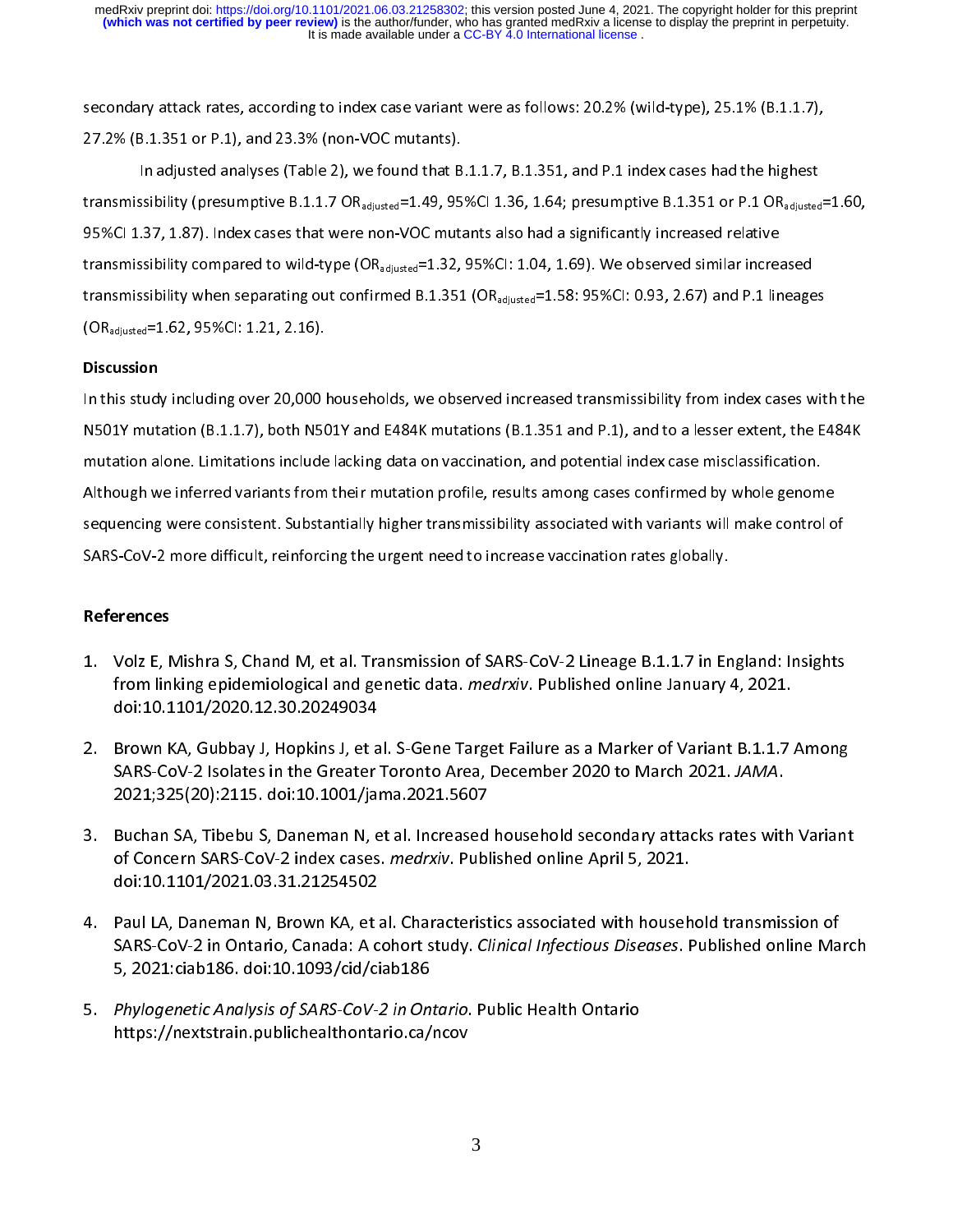It is made available under a CC-BY 4.0 International license. medRxiv preprint doi: [https://doi.org/10.1101/2021.06.03.21258302;](https://doi.org/10.1101/2021.06.03.21258302) this version posted June 4, 2021. The copyright holder for this preprint<br>(which was not certified by peer review) is the author/funder, who has granted med

Tables<br>Table 1. Secondary attack rates of persons infected with SARS-CoV-2, March 1 to April 17.

|                                                                                                                                                      | Wild-type<br>(N501Y- and E484K-) |                    | Presumptive<br>B.1.1.7<br>(N501Y+ and E484K-) |              | Presumptive<br>B.1.351 or P.1<br>(N501Y+ and E484K+) |                    | Non-VOC mutant<br>(N501Y- and E484K+) |                    |
|------------------------------------------------------------------------------------------------------------------------------------------------------|----------------------------------|--------------------|-----------------------------------------------|--------------|------------------------------------------------------|--------------------|---------------------------------------|--------------------|
|                                                                                                                                                      | <b>Index Cases</b><br>N(%)       | <b>SAR</b><br>(% ) | <b>Index Cases</b><br>N(%)                    | SAR.<br>(% ) | <b>Index Cases</b><br>N(%                            | <b>SAR</b><br>(% ) | <b>Index Cases</b><br>N(%)            | <b>SAR</b><br>(% ) |
| Total                                                                                                                                                | 7555                             | 20.2               | 17058                                         | 25.1         | 1674                                                 | 27.2               | 601                                   | 23.3               |
| Gender                                                                                                                                               |                                  |                    |                                               |              |                                                      |                    |                                       |                    |
| Female                                                                                                                                               | 3746 (49.6)                      | 195                | 8051 (47.2)                                   | 24.3         | 780 (46.6)                                           | 26.2               | 292 (48.6)                            | 251                |
| Male                                                                                                                                                 | 3770 (49.9)                      | 20.9               | 8944 (52.4)                                   | 25.9         | 889 (53.1)                                           | 28.0               | 308 (51.2)                            | 21.8               |
| Age (median, IQR)                                                                                                                                    | 36 [24, 53]                      |                    | 37 [25, 51]                                   |              | 39 [26, 54]                                          |                    | 36 [25, 52]                           |                    |
| Age                                                                                                                                                  |                                  |                    |                                               |              |                                                      |                    |                                       |                    |
| [0, 10]                                                                                                                                              | 366(4.8)                         | 18.3               | 706(4.1)                                      | 27.6         | 57(3.4)                                              | 26.2               | 34 (5.7)                              | 21.3               |
| (10, 20)                                                                                                                                             | 865 (11.5)                       | 157                | 1676 (9.8)                                    | 22.0         | 138(8.2)                                             | 22.0               | 41 (6.8)                              | 15.4               |
| [20, 30]                                                                                                                                             | 1587 (21.0)                      | 16.2               | 3838 (22.5)                                   | 20.9         | 348 (20.8)                                           | 24.4               | 146 (24.3)                            | 18.8               |
| [30, 40]                                                                                                                                             | 1356 (18.0)                      | 20.0               | 3153 (18.5)                                   | 24.5         | 299 (17.9)                                           | 25.9               | 101(16.8)                             | 23.3               |
| [40, 50]                                                                                                                                             | 1138 (15.1)                      | 22.5               | 2864 (16.8)                                   | 26.3         | 280 (16.7)                                           | 27.4               | 99 (16.5)                             | 31.4               |
| [50, 60]                                                                                                                                             | 1071 (14.2)                      | 24.1               | 2635 (15.4)                                   | 29.3         | 297 (17.7)                                           | 30.0               | 86 (14.3)                             | 25.6               |
| [60, 70)                                                                                                                                             | 711(9.4)                         | 25.4               | 1418 (8.3)                                    | 29.5         | 156 (9.3)                                            | 33.3               | 62(10.3)                              | 22.7               |
| (70, 80)                                                                                                                                             | 306(4.1)                         | 28.7               | 584 (3.4)                                     | 31.3         | 72(4.3)                                              | 35.3               | 23(3.8)                               | 26.2               |
| $[80+]$                                                                                                                                              | 153(2.0)                         | 26.5               | 184(1.1)                                      | 32.5         | 27(1.6)                                              | 37.0               | 9(1.5)                                | 35.3               |
| Reported Week                                                                                                                                        |                                  |                    |                                               |              |                                                      |                    |                                       |                    |
| 9 (Feb 26-Mar 4)                                                                                                                                     | 666 (8.8)                        | 20.3               | 223(1.3)                                      | 32.1         | 23(1.4)                                              | 30                 | 2(0.3)                                | 87.5               |
| 10 (Mar 5-11)                                                                                                                                        | 1456 (19.3)                      | 21.4               | 319(1.9)                                      | 29.2         | 79 (4.7)                                             | 30.1               | 4(0.7)                                | 11.1               |
| 11 (Mar 12-18)                                                                                                                                       | 1315 (17.4)                      | 20.9               | 511(3.0)                                      | 25.1         | 104(6.2)                                             | 34.7               | 5(0.8)                                | $0.0\,$            |
| 12 (Mar 19-25)                                                                                                                                       | 1118 (14.8)                      | 204                | 1401 (8.2)                                    | 26.8         | 184 (11.0)                                           | 25.3               | 39(6.5)                               | 29.6               |
| 13 (Mar 26-Apr 1)                                                                                                                                    | 1143 (15.1)                      | 18.8               | 2851 (16.7)                                   | 25.7         | 273 (16.3)                                           | 29.1               | 104(17.3)                             | 21.9               |
| 14 (Apr 2-8)                                                                                                                                         | 941 (12.5)                       | 19.5               | 4393 (25.8)                                   | 26.0         | 399 (23.8)                                           | 30.4               | 128 (21.3)                            | 23.1               |
| 15 (Apr 9-15)                                                                                                                                        | 764 (10.1)                       | 19.5               | 5644 (33.1)                                   | 24.1         | 490 (29.3)                                           | 23.4               | 236 (39.3)                            | 22.4               |
| 16 (Apr 16-22)                                                                                                                                       | 152(2.0)                         | 18.5               | 1716 (10.1)                                   | 22.4         | 122(7.3)                                             | 218                | 83 (13.8)                             | 24.9               |
| Symptom onset to                                                                                                                                     |                                  |                    |                                               |              |                                                      |                    |                                       |                    |
| test, delay***                                                                                                                                       |                                  |                    |                                               |              |                                                      |                    |                                       |                    |
| No symptoms                                                                                                                                          | 681 (9.1)                        | 7.9                | 1001(5.9)                                     | 9.5          | 104(6.3)                                             | 8.3                | 43 (7.3)                              | 7.8                |
| Pre-symptomatic                                                                                                                                      | 284 (3.8)                        | 9.7                | 596 (3.5)                                     | 13.5         | 63(3.8)                                              | 11.0               | 19(3.2)                               | $1.7$              |
| 0 days                                                                                                                                               | 689 (9.2)                        | 13.8               | 1524 (9.0)                                    | 19.7         | 145(8.8)                                             | 22.6               | 56 (9.5)                              | 14.1               |
| $1$ day                                                                                                                                              | 1371 (18.4)                      | 18.2               | 2976 (17.7)                                   | 24.9         | 305 (18.4)                                           | 27.3               | 92(15.6)                              | 27.0               |
| 2 days                                                                                                                                               | 1353 (18.1)                      | 22.1               | 3190 (18.9)                                   | 26.3         | 296 (17.9)                                           | 30.8               | 111(18.8)                             | 24.7               |
| 3 days                                                                                                                                               | 942 (12.6)                       | 23.4               | 2459 (14.6)                                   | 27.1         | 245 (14.8)                                           | 28.1               | 89 (15.1)                             | 25.9               |
| 4 days                                                                                                                                               | 659 (8.8)                        | 27.1               | 1646 (9.8)                                    | 28.3         | 144(8.7)                                             | 29.5               | 61(10.3)                              | 25.8               |
| 5+ days                                                                                                                                              | 1485 (19.9)                      | 25.8               | 3466 (20.6)                                   | 29.5         | 353 (21.3)                                           | 31.9               | 120(20.3)                             | 29.7               |
| $SAR$ ; secondary attack rate: $\frac{1}{2}$ lineages inferred from mutations based on local epidemiology: $\frac{1}{2}$ does not include missing or |                                  |                    |                                               |              |                                                      |                    |                                       |                    |

SAR: secondary attack rate; lineages inferred from mutations based on local epidemiology; \*\* does not include missing or<br>other genders (108 index cases and 67 associated secondary cases and 294 household contacts); \*\*\*test other genders (108 index cases and 67 associated secondary cases and 294 household contacts); \*\*\*testing delay: days between the index case symptom onset and specimen collection. Pre-symptomatic index cases with a testing delay of <0 days. Those that did not report a symptom onset date, or did not report a specimen collection date, were excluded from this section (320 index cases and associated 697 secondary cases and 2,578 household contacts).